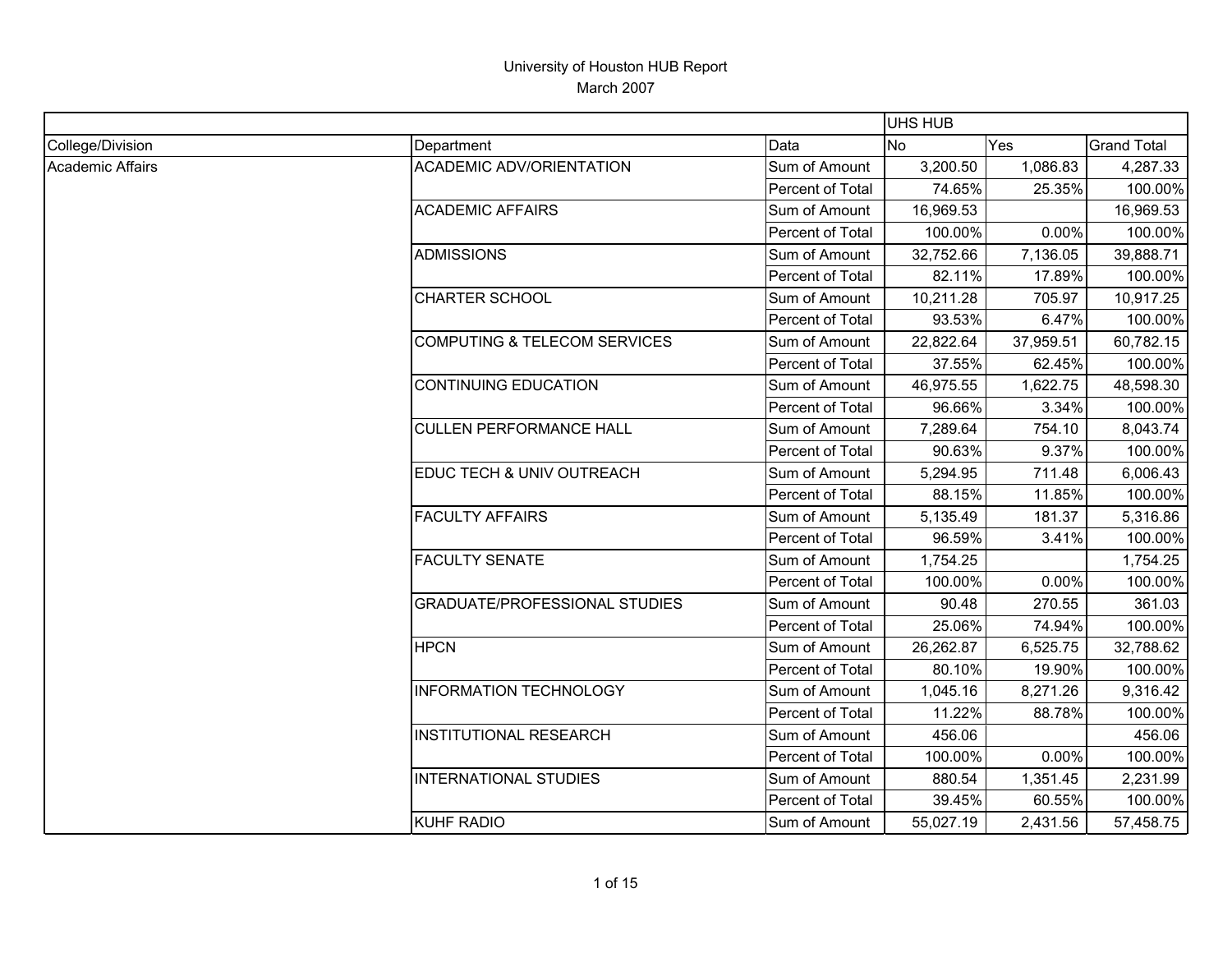|                                   |                                       |                  | <b>UHS HUB</b> |            |                    |
|-----------------------------------|---------------------------------------|------------------|----------------|------------|--------------------|
| College/Division                  | Department                            | Data             | <b>No</b>      | Yes        | <b>Grand Total</b> |
| <b>Academic Affairs</b>           | <b>KUHF RADIO</b>                     | Percent of Total | 95.77%         | 4.23%      | 100.00%            |
|                                   | <b>KUHT TV</b>                        | Sum of Amount    | 203,299.73     | 4,103.94   | 207,403.67         |
|                                   |                                       | Percent of Total | 98.02%         | 1.98%      | 100.00%            |
|                                   | <b>MANAGEMENT INFORMATION SYSTEMS</b> | Sum of Amount    | 96,250.22      | 90,581.33  | 186,831.55         |
|                                   |                                       | Percent of Total | 51.52%         | 48.48%     | 100.00%            |
|                                   | REGISTRATION AND ACADEMIC RECO        | Sum of Amount    | 10,934.93      | 1,441.35   | 12,376.28          |
|                                   |                                       | Percent of Total | 88.35%         | 11.65%     | 100.00%            |
|                                   | <b>SCHOLARS COMMUNITY</b>             | Sum of Amount    | 2,300.38       | 268.73     | 2,569.11           |
|                                   |                                       | Percent of Total | 89.54%         | 10.46%     | 100.00%            |
|                                   | <b>SCHOLARSHIPS AND FINANCIAL AID</b> | Sum of Amount    | 4,442.32       | 1,464.34   | 5,906.66           |
|                                   |                                       | Percent of Total | 75.21%         | 24.79%     | 100.00%            |
|                                   | SECURITY AND DISASTER RECOVERY        | Sum of Amount    | 179.44         |            | 179.44             |
|                                   |                                       | Percent of Total | 100.00%        | 0.00%      | 100.00%            |
|                                   | TECHNOLOGY SUPPORT SERVICES           | Sum of Amount    | 17,700.29      | 9,043.62   | 26,743.91          |
|                                   |                                       | Percent of Total | 66.18%         | 33.82%     | 100.00%            |
|                                   | UH WELCOME CENTER                     | Sum of Amount    | 224.97         |            | 224.97             |
|                                   |                                       | Percent of Total | 100.00%        | 0.00%      | 100.00%            |
|                                   | UNDERGRADUATE STUDIES                 | Sum of Amount    | 1,067.29       |            | 1,067.29           |
|                                   |                                       | Percent of Total | 100.00%        | 0.00%      | 100.00%            |
| Academic Affairs Sum of Amount    |                                       |                  | 572,568.36     | 175,911.94 | 748,480.30         |
| Academic Affairs Percent of Total |                                       |                  | 76.50%         | 23.50%     | 100.00%            |
| Administration and Finance        | <b>ADMIN - FINANCIAL SVCS</b>         | Sum of Amount    | 14,658.96      | 5,078.94   | 19,737.90          |
|                                   |                                       | Percent of Total | 74.27%         | 25.73%     | 100.00%            |
|                                   | <b>ADMINISTRATION &amp; FINANCE</b>   | Sum of Amount    | 11,960.58      | 608.67     | 12,569.25          |
|                                   |                                       | Percent of Total | 95.16%         | 4.84%      | 100.00%            |
|                                   | AVCIAVP-ADMINISTRATION                | Sum of Amount    | 17,676.40      | 4,531.72   | 22,208.12          |
|                                   |                                       | Percent of Total | 79.59%         | 20.41%     | 100.00%            |
|                                   | <b>BUDGET</b>                         | Sum of Amount    | 50.00          |            | 50.00              |
|                                   |                                       | Percent of Total | 100.00%        | 0.00%      | 100.00%            |
|                                   | <b>BUSINESS SERVICES</b>              | Sum of Amount    | 6,118.00       |            | 6,118.00           |
|                                   |                                       | Percent of Total | 100.00%        | 0.00%      | 100.00%            |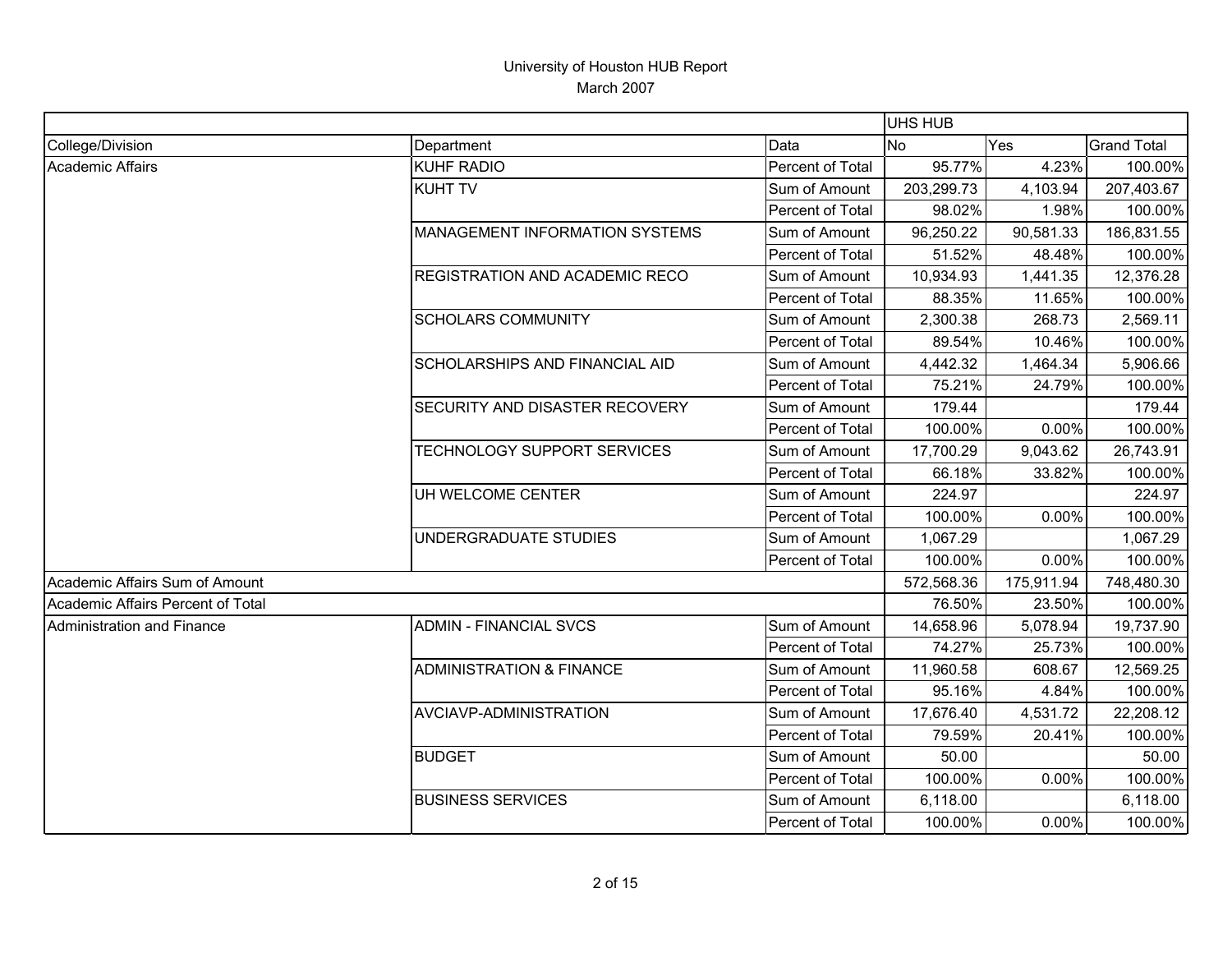|                                   |                                     |                         | <b>UHS HUB</b> |            |                    |
|-----------------------------------|-------------------------------------|-------------------------|----------------|------------|--------------------|
| College/Division                  | Department                          | Data                    | <b>No</b>      | Yes        | <b>Grand Total</b> |
| <b>Administration and Finance</b> | ENVIRONMENTAL HEALTH RISK MGMT      | Sum of Amount           | 10,928.97      | 1,707.68   | 12,636.65          |
|                                   |                                     | Percent of Total        | 86.49%         | 13.51%     | 100.00%            |
|                                   | <b>FACILITIES &amp; PLANNING</b>    | Sum of Amount           | 2,169,490.20   | 548,675.25 | 2,718,165.45       |
|                                   |                                     | Percent of Total        | 79.81%         | 20.19%     | 100.00%            |
|                                   | <b>FINANCE</b>                      | Sum of Amount           | 3,090.73       | 6,263.20   | 9,353.93           |
|                                   |                                     | Percent of Total        | 33.04%         | 66.96%     | 100.00%            |
|                                   | <b>FINANCIAL REPORTING</b>          | Sum of Amount           | 76.75          | 137.95     | 214.70             |
|                                   |                                     | Percent of Total        | 35.75%         | 64.25%     | 100.00%            |
|                                   | <b>HUMAN RESOURCES</b>              | Sum of Amount           | 1,244.74       | 496.36     | 1,741.10           |
|                                   |                                     | Percent of Total        | 71.49%         | 28.51%     | 100.00%            |
|                                   | <b>INST - PLANT</b>                 | Sum of Amount           | 1,005,660.14   | 11,564.00  | 1,017,224.14       |
|                                   |                                     | Percent of Total        | 98.86%         | 1.14%      | 100.00%            |
|                                   | ONE CARD PROGRAM                    | Sum of Amount           | 3,143.99       | 173.00     | 3,316.99           |
|                                   |                                     | Percent of Total        | 94.78%         | 5.22%      | 100.00%            |
|                                   | <b>PARKING &amp; TRANSPORTATION</b> | Sum of Amount           | 175,038.18     | 642.07     | 175,680.25         |
|                                   |                                     | Percent of Total        | 99.63%         | 0.37%      | 100.00%            |
|                                   | PHY PLANT-ADMINISTRATION            | Sum of Amount           | 75,315.92      | 16,054.38  | 91,370.30          |
|                                   |                                     | Percent of Total        | 82.43%         | 17.57%     | 100.00%            |
|                                   | <b>PHY PLANT-AUTOMOTIVE</b>         | Sum of Amount           | 6,218.78       | 8,461.04   | 14,679.82          |
|                                   |                                     | Percent of Total        | 42.36%         | 57.64%     | 100.00%            |
|                                   | PHY PLANT-BLDG MAINT                | Sum of Amount           | 38,868.68      | 5,025.94   | 43,894.62          |
|                                   |                                     | <b>Percent of Total</b> | 88.55%         | 11.45%     | 100.00%            |
|                                   | <b>PHY PLANT-CUSTODIAL SVCS</b>     | Sum of Amount           | 10,409.13      |            | 10,409.13          |
|                                   |                                     | Percent of Total        | 100.00%        | 0.00%      | 100.00%            |
|                                   | PHY PLANT-GROUNDS MAINT             | Sum of Amount           | 8,260.44       | 602.61     | 8,863.05           |
|                                   |                                     | Percent of Total        | 93.20%         | 6.80%      | 100.00%            |
|                                   | <b>PHY PLANT-SOLID WASTE</b>        | Sum of Amount           | 5,270.13       |            | 5,270.13           |
|                                   |                                     | Percent of Total        | 100.00%        | 0.00%      | 100.00%            |
|                                   | PHY PLANT-UTILITIES                 | Sum of Amount           | 158,509.91     | 3,844.73   | 162,354.64         |
|                                   |                                     | Percent of Total        | 97.63%         | 2.37%      | 100.00%            |
|                                   | <b>POLICE</b>                       | Sum of Amount           | 8,931.77       | 13,782.70  | 22,714.47          |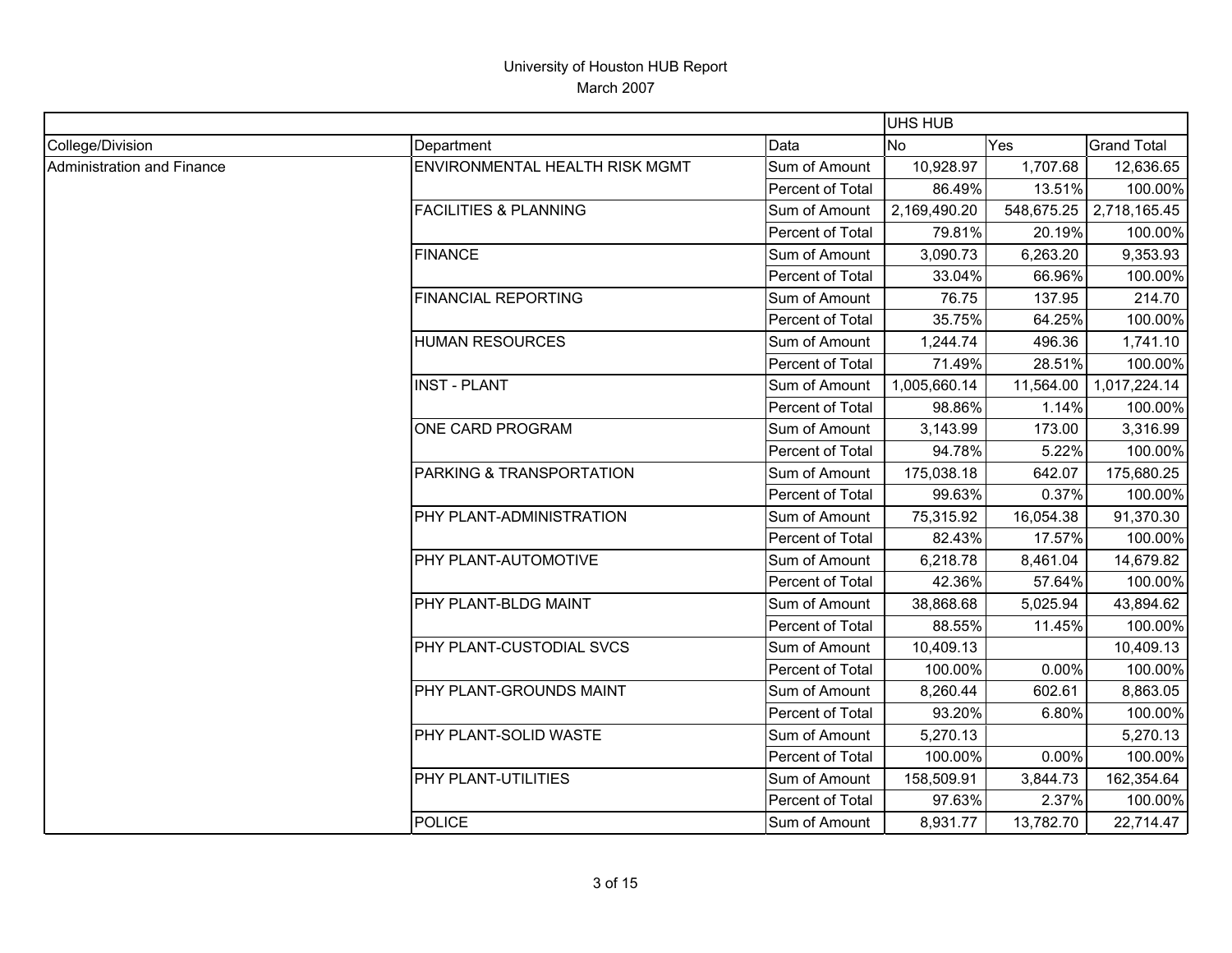|                                             |                                           |                  | UHS HUB      |            |                    |
|---------------------------------------------|-------------------------------------------|------------------|--------------|------------|--------------------|
| College/Division                            | Department                                | Data             | No           | Yes        | <b>Grand Total</b> |
| Administration and Finance                  | <b>POLICE</b>                             | Percent of Total | 39.32%       | 60.68%     | 100.00%            |
|                                             | POSTAL SERVICES                           | Sum of Amount    | 5,052.35     | 1,234.68   | 6,287.03           |
|                                             |                                           | Percent of Total | 80.36%       | 19.64%     | 100.00%            |
|                                             | PRINTING                                  | Sum of Amount    | 19,315.99    |            | 19,315.99          |
|                                             |                                           | Percent of Total | 100.00%      | 0.00%      | 100.00%            |
|                                             | PURCHASED UTILITIES                       | Sum of Amount    | 10,015.01    |            | 10,015.01          |
|                                             |                                           | Percent of Total | 100.00%      | 0.00%      | 100.00%            |
|                                             | <b>STUDENT FINANCIAL SERVICES</b>         | Sum of Amount    | 26,682.63    | 3,946.28   | 30,628.91          |
|                                             |                                           | Percent of Total | 87.12%       | 12.88%     | 100.00%            |
| Administration and Finance Sum of Amount    |                                           |                  | 3,791,988.38 | 632,831.20 | 4,424,819.58       |
| Administration and Finance Percent of Total |                                           |                  | 85.70%       | 14.30%     | 100.00%            |
| Architecture                                | <b>DEAN, ARCHITECTURE</b>                 | Sum of Amount    | 18,844.96    | 4,060.24   | 22,905.20          |
|                                             |                                           | Percent of Total | 82.27%       | 17.73%     | 100.00%            |
| Architecture Sum of Amount                  |                                           |                  | 18,844.96    | 4,060.24   | 22,905.20          |
| Architecture Percent of Total               |                                           |                  | 82.27%       | 17.73%     | 100.00%            |
| <b>Athletics</b>                            | <b>INTERCOLLEGIATE ATHLETICS</b>          | Sum of Amount    | 242,105.62   | 80,088.07  | 322,193.69         |
|                                             |                                           | Percent of Total | 75.14%       | 24.86%     | 100.00%            |
| Athletics Sum of Amount                     |                                           |                  | 242,105.62   | 80,088.07  | 322,193.69         |
| Athletics Percent of Total                  |                                           |                  | 75.14%       | 24.86%     | 100.00%            |
| <b>Business Administration</b>              | <b>ACCOUNTANCY AND TAXATION</b>           | Sum of Amount    | 4,253.45     | 743.99     | 4,997.44           |
|                                             |                                           | Percent of Total | 85.11%       | 14.89%     | 100.00%            |
|                                             | <b>BAUER CAREER SERVICES CTR</b>          | Sum of Amount    | 11,217.67    | 821.99     | 12,039.66          |
|                                             |                                           | Percent of Total | 93.17%       | 6.83%      | 100.00%            |
|                                             | <b>CTR FOR ENTREPRENEURSHIP &amp; INN</b> | Sum of Amount    | 8,087.81     | 514.58     | 8,602.39           |
|                                             |                                           | Percent of Total | 94.02%       | 5.98%      | 100.00%            |
|                                             | DEAN, BUSINESS ADMINISTRATION             | Sum of Amount    | 46,846.98    | 3,280.49   | 50,127.47          |
|                                             |                                           | Percent of Total | 93.46%       | 6.54%      | 100.00%            |
|                                             | <b>DECISION AND INFORMATION SCIEN</b>     | Sum of Amount    | 1,120.00     | 4,932.75   | 6,052.75           |
|                                             |                                           | Percent of Total | 18.50%       | 81.50%     | 100.00%            |
|                                             | <b>EXECUTIVE DEGREE PROGRAMS</b>          | Sum of Amount    | 8,212.98     | 662.35     | 8,875.33           |
|                                             |                                           | Percent of Total | 92.54%       | 7.46%      | 100.00%            |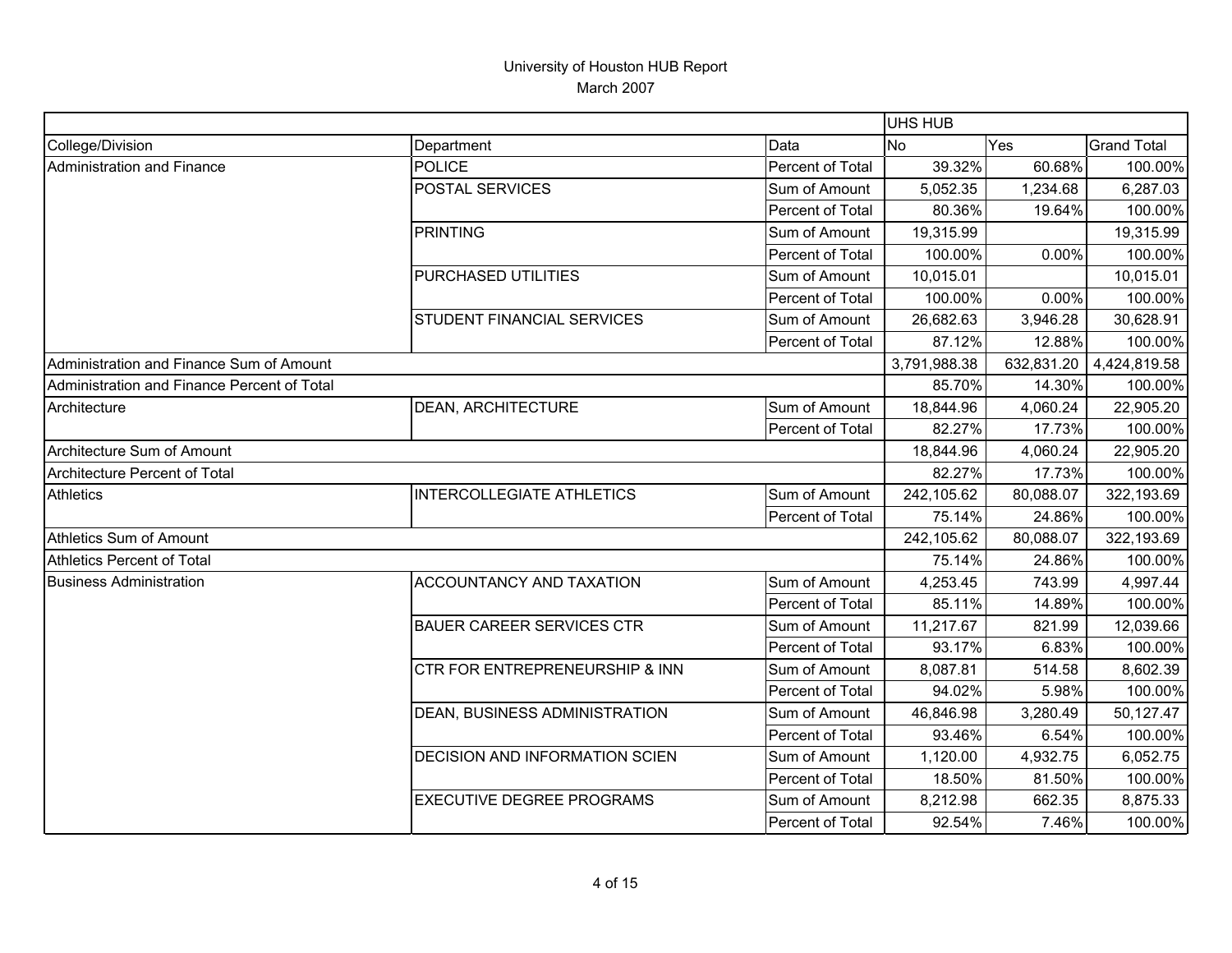|                                                 |                                           |                  | UHS HUB    |           |                    |
|-------------------------------------------------|-------------------------------------------|------------------|------------|-----------|--------------------|
| College/Division                                | Department                                | Data             | <b>No</b>  | Yes       | <b>Grand Total</b> |
| <b>Business Administration</b>                  | <b>FINANCE</b>                            | Sum of Amount    | 525.47     | 2,024.21  | 2,549.68           |
|                                                 |                                           | Percent of Total | 20.61%     | 79.39%    | 100.00%            |
|                                                 | <b>GLOBAL ENERGY MGMT INST</b>            | Sum of Amount    | 19.98      |           | 19.98              |
|                                                 |                                           | Percent of Total | 100.00%    | 0.00%     | 100.00%            |
|                                                 | INFORMATION SYSTEMS RESEARCH C            | Sum of Amount    | (840.00)   |           | (840.00)           |
|                                                 |                                           | Percent of Total | 100.00%    | 0.00%     | 100.00%            |
|                                                 | <b>MANAGEMENT</b>                         | Sum of Amount    |            | 2,765.48  | 2,765.48           |
|                                                 |                                           | Percent of Total | 0.00%      | 100.00%   | 100.00%            |
|                                                 | <b>MARKETING</b>                          | Sum of Amount    | 885.71     | 2,712.32  | 3,598.03           |
|                                                 |                                           | Percent of Total | 24.62%     | 75.38%    | 100.00%            |
|                                                 | <b>MBA STUDENT SERVICES CENTER</b>        | Sum of Amount    |            | 104.37    | 104.37             |
|                                                 |                                           | Percent of Total | 0.00%      | 100.00%   | 100.00%            |
|                                                 | RESEARCH AND INSTR COMPUTING S            | Sum of Amount    | 6,376.53   | 5,669.00  | 12,045.53          |
|                                                 |                                           | Percent of Total | 52.94%     | 47.06%    | 100.00%            |
|                                                 | SALES EXCELLENCE INSTITUTE                | Sum of Amount    | 7,595.78   | 122.65    | 7,718.43           |
|                                                 |                                           | Percent of Total | 98.41%     | 1.59%     | 100.00%            |
|                                                 | SMALL BUSINESS DEV CENTER                 | Sum of Amount    | 12,652.11  | 4,534.96  | 17,187.07          |
|                                                 |                                           | Percent of Total | 73.61%     | 26.39%    | 100.00%            |
|                                                 | UNDERGRAD BUSINESS PROG                   | Sum of Amount    | 1,776.98   | 1,453.22  | 3,230.20           |
|                                                 |                                           | Percent of Total | 55.01%     | 44.99%    | 100.00%            |
| Business Administration Sum of Amount           |                                           |                  | 108,731.45 | 30,342.36 | 139,073.81         |
| <b>Business Administration Percent of Total</b> |                                           |                  | 78.18%     | 21.82%    | 100.00%            |
| Education                                       | CENTER FOR INFO TECH IN EDUCATION         | Sum of Amount    | 16,302.94  | 9,062.33  | 25,365.27          |
|                                                 |                                           | Percent of Total | 64.27%     | 35.73%    | 100.00%            |
|                                                 | <b>CONSISTENCY MGMT &amp; COOP DISCIP</b> | Sum of Amount    | 9,102.81   | 1,211.10  | 10,313.91          |
|                                                 |                                           | Percent of Total | 88.26%     | 11.74%    | 100.00%            |
|                                                 | <b>CURRICULUM AND INSTRUCTION</b>         | Sum of Amount    | 5,151.49   | 2,085.18  | 7,236.67           |
|                                                 |                                           | Percent of Total | 71.19%     | 28.81%    | 100.00%            |
|                                                 | <b>DEAN, EDUCATION</b>                    | Sum of Amount    | 23,880.12  | 2,314.72  | 26,194.84          |
|                                                 |                                           | Percent of Total | 91.16%     | 8.84%     | 100.00%            |
|                                                 | EDU. LEADERSHIP & CULTURAL STU            | Sum of Amount    | 715.63     | 482.98    | 1,198.61           |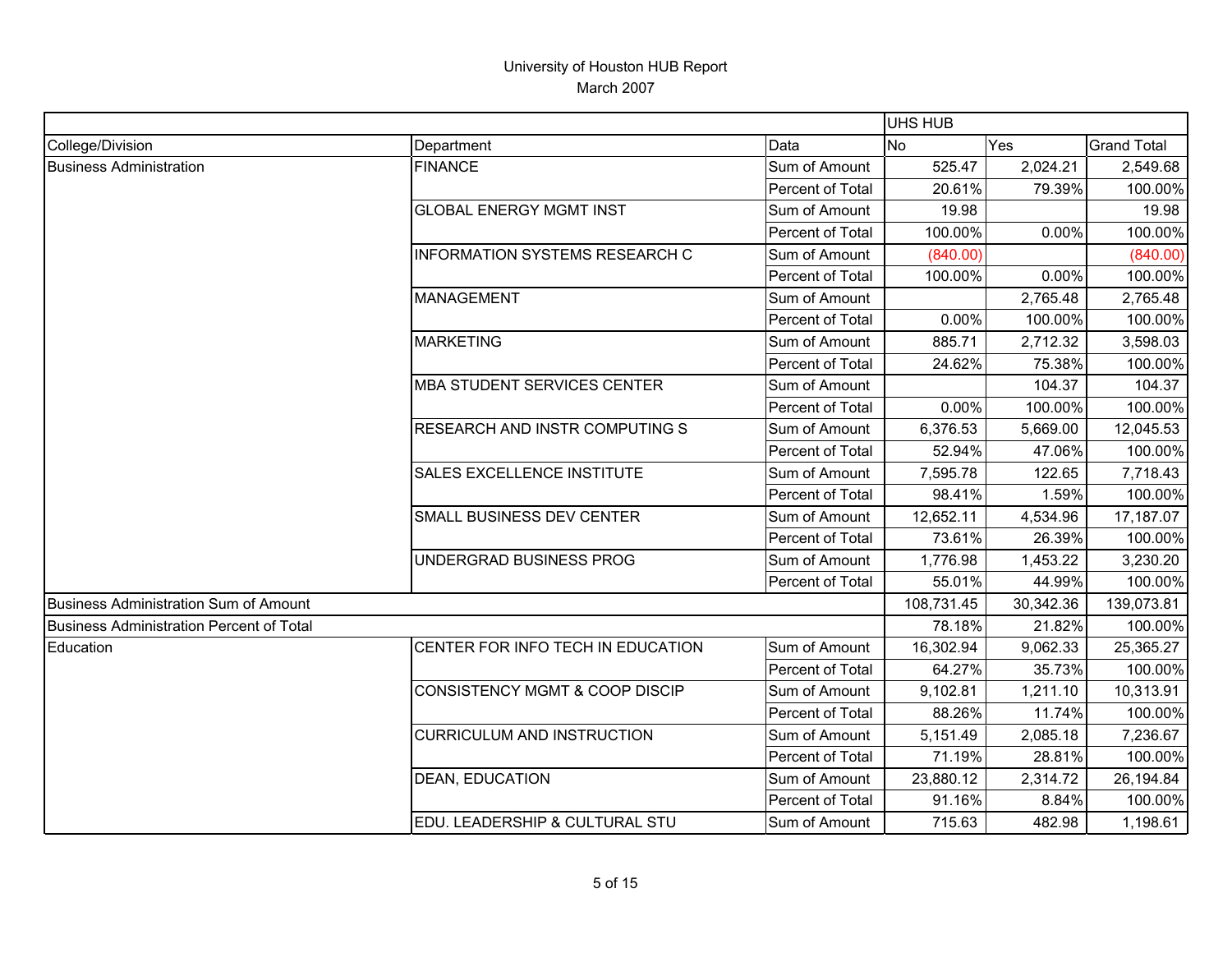|                            |                                       |                         | UHS HUB   |           |                    |
|----------------------------|---------------------------------------|-------------------------|-----------|-----------|--------------------|
| College/Division           | Department                            | Data                    | No        | Yes       | <b>Grand Total</b> |
| Education                  | EDU. LEADERSHIP & CULTURAL STU        | Percent of Total        | 59.70%    | 40.30%    | 100.00%            |
|                            | EDUCATIONAL PSYCHOLOGY                | Sum of Amount           | 3,510.21  | 311.95    | 3,822.16           |
|                            |                                       | Percent of Total        | 91.84%    | 8.16%     | 100.00%            |
|                            | HEALTH AND HUMAN PERFORMANCE          | Sum of Amount           | 30,292.35 | 883.67    | 31,176.02          |
|                            |                                       | <b>Percent of Total</b> | 97.17%    | 2.83%     | 100.00%            |
|                            | HUMAN DEVELOPMENT LAB                 | Sum of Amount           | 1,909.65  | 27.98     | 1,937.63           |
|                            |                                       | Percent of Total        | 98.56%    | 1.44%     | 100.00%            |
|                            | INSTITUTE FOR URBAN EDUCATION         | Sum of Amount           | 1,613.02  | 525.85    | 2,138.87           |
|                            |                                       | Percent of Total        | 75.41%    | 24.59%    | 100.00%            |
|                            | TEACHER EDUCATION AND CERTIFIC        | Sum of Amount           | 5,187.93  |           | 5,187.93           |
|                            |                                       | Percent of Total        | 100.00%   | 0.00%     | 100.00%            |
| Education Sum of Amount    |                                       |                         | 97,666.15 | 16,905.76 | 114,571.91         |
| Education Percent of Total |                                       |                         | 85.24%    | 14.76%    | 100.00%            |
| Engineering                | <b>CHEMICAL ENGINEERING</b>           | Sum of Amount           | 32,187.65 | 6,683.70  | 38,871.35          |
|                            |                                       | Percent of Total        | 82.81%    | 17.19%    | 100.00%            |
|                            | <b>CIVIL ENGINEERING</b>              | Sum of Amount           | 9,326.02  | 3,805.59  | 13,131.61          |
|                            |                                       | Percent of Total        | 71.02%    | 28.98%    | 100.00%            |
|                            | COMPOSITE ENGR APPLICATIONS CT        | Sum of Amount           | 92.88     |           | 92.88              |
|                            |                                       | Percent of Total        | 100.00%   | 0.00%     | 100.00%            |
|                            | <b>COOPERATIVE ENGINEERING</b>        | Sum of Amount           | 10.00     |           | 10.00              |
|                            |                                       | Percent of Total        | 100.00%   | 0.00%     | 100.00%            |
|                            | CTR FOR INNOVATIVE GROUTING           | Sum of Amount           | 489.17    | 10,320.08 | 10,809.25          |
|                            |                                       | Percent of Total        | 4.53%     | 95.47%    | 100.00%            |
|                            | CTR FOR NEURO-ENG & COGNITIVE SCIENCE | Sum of Amount           |           | 100.00    | 100.00             |
|                            |                                       | <b>Percent of Total</b> | 0.00%     | 100.00%   | 100.00%            |
|                            | <b>DEAN, ENGINEERING</b>              | Sum of Amount           | 11,360.54 | 8,846.03  | 20,206.57          |
|                            |                                       | Percent of Total        | 56.22%    | 43.78%    | 100.00%            |
|                            | <b>ELECTRICAL ENGINEERING</b>         | Sum of Amount           | 68,907.88 | 2,818.00  | 71,725.88          |
|                            |                                       | Percent of Total        | 96.07%    | 3.93%     | 100.00%            |
|                            | <b>ENGINEERING SERVICES</b>           | Sum of Amount           | 632.94    | 738.38    | 1,371.32           |
|                            |                                       | Percent of Total        | 46.16%    | 53.84%    | 100.00%            |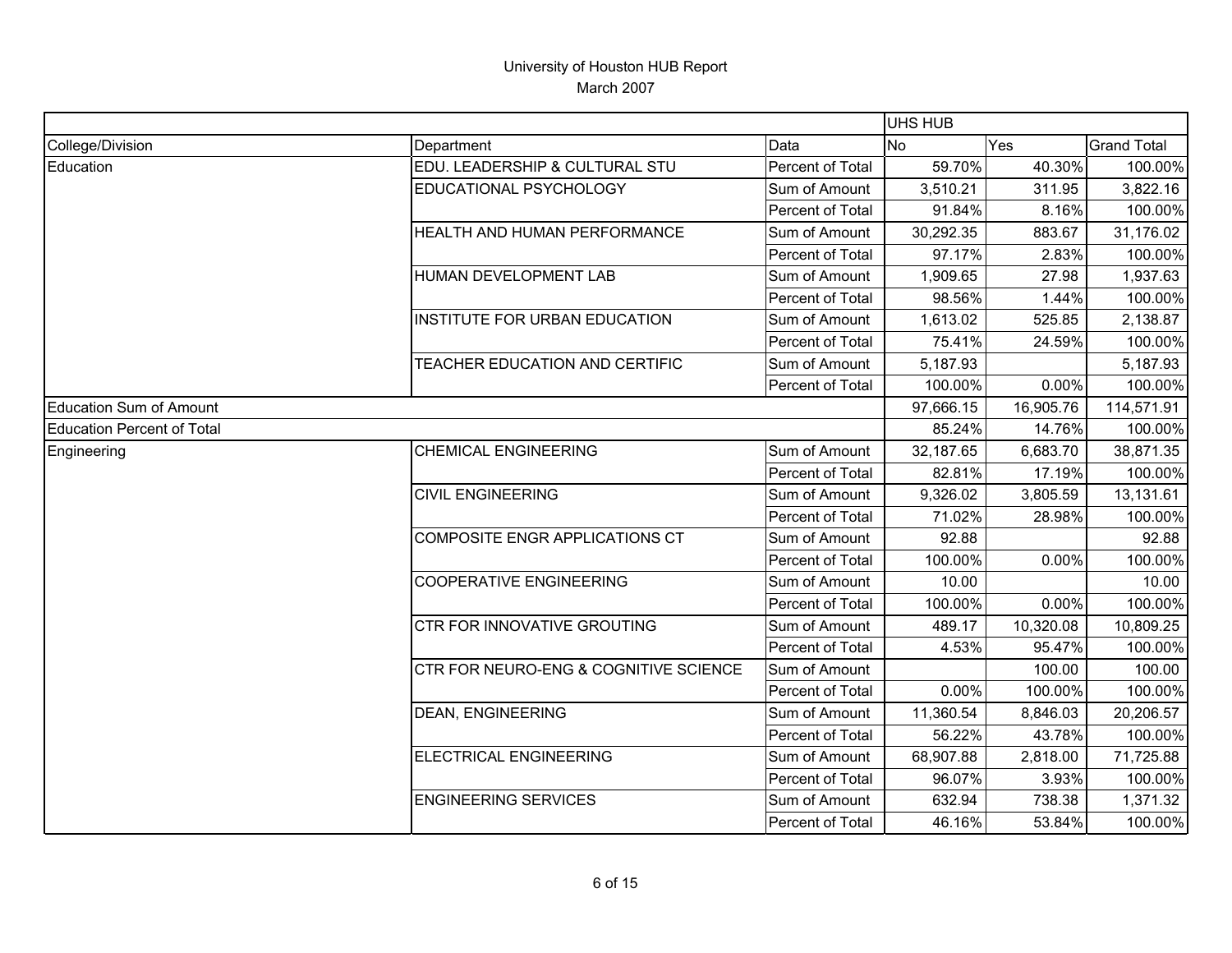|                                                  |                                |                  | UHS HUB    |           |                    |
|--------------------------------------------------|--------------------------------|------------------|------------|-----------|--------------------|
| College/Division                                 | Department                     | Data             | <b>No</b>  | Yes       | <b>Grand Total</b> |
| Engineering                                      | <b>INDUSTRIAL ENGINEERING</b>  | Sum of Amount    | 1,984.05   | 2,563.87  | 4,547.92           |
|                                                  |                                | Percent of Total | 43.63%     | 56.37%    | 100.00%            |
|                                                  | MECHANICAL ENGINEERING         | Sum of Amount    | 94,776.60  | 2,981.44  | 97,758.04          |
|                                                  |                                | Percent of Total | 96.95%     | 3.05%     | 100.00%            |
|                                                  | NANOSYSTEM MANUFACTURING CTR   | Sum of Amount    | 147.51     |           | 147.51             |
|                                                  |                                | Percent of Total | 100.00%    | 0.00%     | 100.00%            |
|                                                  | SW PUBLIC TECHNOLOGY CENTER    | Sum of Amount    | 491.62     |           | 491.62             |
|                                                  |                                | Percent of Total | 100.00%    | 0.00%     | 100.00%            |
| Engineering Sum of Amount                        |                                |                  | 220,406.86 | 38,857.09 | 259,263.95         |
| Engineering Percent of Total                     |                                |                  | 85.01%     | 14.99%    | 100.00%            |
| Graduate College of Social Work                  | <b>ADMISSIONS</b>              | Sum of Amount    | 725.00     |           | 725.00             |
|                                                  |                                | Percent of Total | 100.00%    | 0.00%     | 100.00%            |
|                                                  | DEAN, SOCIAL WORK              | Sum of Amount    | 3,557.51   | 1,710.15  | 5,267.66           |
|                                                  |                                | Percent of Total | 67.53%     | 32.47%    | 100.00%            |
|                                                  | <b>FIELD OFFICE</b>            | Sum of Amount    | 297.85     | 112.69    | 410.54             |
|                                                  |                                | Percent of Total | 72.55%     | 27.45%    | 100.00%            |
|                                                  | <b>OCP</b>                     | Sum of Amount    | 6,429.54   | 3,936.72  | 10,366.26          |
|                                                  |                                | Percent of Total | 62.02%     | 37.98%    | 100.00%            |
|                                                  | <b>ODSPR</b>                   | Sum of Amount    | 193.13     | 469.01    | 662.14             |
|                                                  |                                | Percent of Total | 29.17%     | 70.83%    | 100.00%            |
| Graduate College of Social Work Sum of Amount    |                                |                  | 11,203.03  | 6,228.57  | 17,431.60          |
| Graduate College of Social Work Percent of Total |                                |                  | 64.27%     | 35.73%    | 100.00%            |
| <b>Honors College</b>                            | DEAN, HONORS COLLEGE           | Sum of Amount    | 15,170.75  | 1,899.64  | 17,070.39          |
|                                                  |                                | Percent of Total | 88.87%     | 11.13%    | 100.00%            |
|                                                  | HOUSTON TEACHERS INSTITUTE     | Sum of Amount    | 62.78      |           | 62.78              |
|                                                  |                                | Percent of Total | 100.00%    | 0.00%     | 100.00%            |
| Honors College Sum of Amount                     |                                |                  | 15,233.53  | 1,899.64  | 17,133.17          |
| Honors College Percent of Total                  |                                |                  | 88.91%     | 11.09%    | 100.00%            |
| Hotel and Restaurant Management                  | DEAN, HOTEL & RESTAURANT MANAG | Sum of Amount    | 18,089.66  | 4,159.52  | 22,249.18          |
|                                                  |                                | Percent of Total | 81.30%     | 18.70%    | 100.00%            |
|                                                  | HOTEL AND RESTAURANT MANAGEMEN | Sum of Amount    | 63,838.51  | 4,203.38  | 68,041.89          |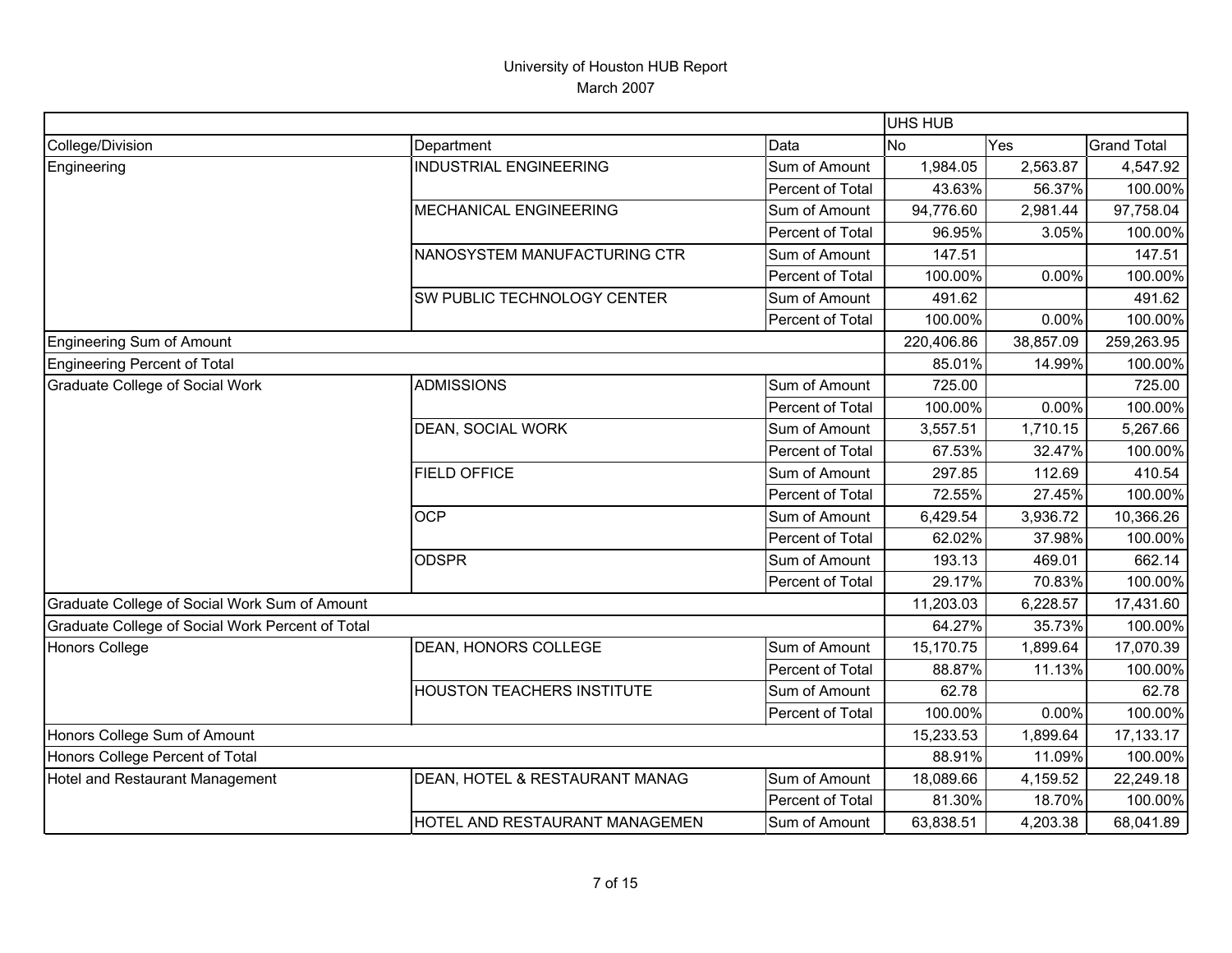|                                                  |                                 |                  | UHS HUB   |          |                    |
|--------------------------------------------------|---------------------------------|------------------|-----------|----------|--------------------|
| College/Division                                 | Department                      | Data             | No        | Yes      | <b>Grand Total</b> |
| Hotel and Restaurant Management                  | HOTEL AND RESTAURANT MANAGEMEN  | Percent of Total | 93.82%    | 6.18%    | 100.00%            |
| Hotel and Restaurant Management Sum of Amount    |                                 |                  | 81,928.17 | 8,362.90 | 90,291.07          |
| Hotel and Restaurant Management Percent of Total |                                 |                  | 90.74%    | 9.26%    | 100.00%            |
| Law Center                                       | DEAN, LAW                       | Sum of Amount    | 43,836.85 | 6,986.19 | 50,823.04          |
|                                                  |                                 | Percent of Total | 86.25%    | 13.75%   | 100.00%            |
|                                                  | LAW INFORMATION TECHNOLOGY      | Sum of Amount    | 15,575.03 |          | 15,575.03          |
|                                                  |                                 | Percent of Total | 100.00%   | 0.00%    | 100.00%            |
|                                                  | <b>LAW LIBRARY</b>              | Sum of Amount    | 5,319.79  | 538.62   | 5,858.41           |
|                                                  |                                 | Percent of Total | 90.81%    | 9.19%    | 100.00%            |
| Law Center Sum of Amount                         |                                 |                  | 64,731.67 | 7,524.81 | 72,256.48          |
| Law Center Percent of Total                      |                                 |                  | 89.59%    | 10.41%   | 100.00%            |
| Liberal Arts and Social Sciences                 | <b>AEROSPACE STUDIES</b>        | Sum of Amount    | 191.15    | 65.18    | 256.33             |
|                                                  |                                 | Percent of Total | 74.57%    | 25.43%   | 100.00%            |
|                                                  | AFRICAN-AMERICAN STUDIES        | Sum of Amount    | 2,072.86  | 1,276.31 | 3,349.17           |
|                                                  |                                 | Percent of Total | 61.89%    | 38.11%   | 100.00%            |
|                                                  | <b>ANTHROPOLOGY</b>             | Sum of Amount    | 3,719.53  |          | 3,719.53           |
|                                                  |                                 | Percent of Total | 100.00%   | 0.00%    | 100.00%            |
|                                                  | <b>ART</b>                      | Sum of Amount    | 19,611.35 | 3,558.18 | 23,169.53          |
|                                                  |                                 | Percent of Total | 84.64%    | 15.36%   | 100.00%            |
|                                                  | <b>ARTE PUBLICO</b>             | Sum of Amount    | 25,617.63 | 733.29   | 26,350.92          |
|                                                  |                                 | Percent of Total | 97.22%    | 2.78%    | 100.00%            |
|                                                  | <b>BAND</b>                     | Sum of Amount    | 6,139.45  |          | 6,139.45           |
|                                                  |                                 | Percent of Total | 100.00%   | 0.00%    | 100.00%            |
|                                                  | <b>BLAFFER GALLERY</b>          | Sum of Amount    | 10,994.68 | 144.16   | 11,138.84          |
|                                                  |                                 | Percent of Total | 98.71%    | 1.29%    | 100.00%            |
|                                                  | CENTER FOR PUBLIC POLICY        | Sum of Amount    | 2,786.10  | 1,335.58 | 4,121.68           |
|                                                  |                                 | Percent of Total | 67.60%    | 32.40%   | 100.00%            |
|                                                  | <b>COMMUNICATION</b>            | Sum of Amount    | 26,607.70 | 1,830.74 | 28,438.44          |
|                                                  |                                 | Percent of Total | 93.56%    | 6.44%    | 100.00%            |
|                                                  | <b>COMMUNICATIONS DISORDERS</b> | Sum of Amount    | 12,111.70 | 514.89   | 12,626.59          |
|                                                  |                                 | Percent of Total | 95.92%    | 4.08%    | 100.00%            |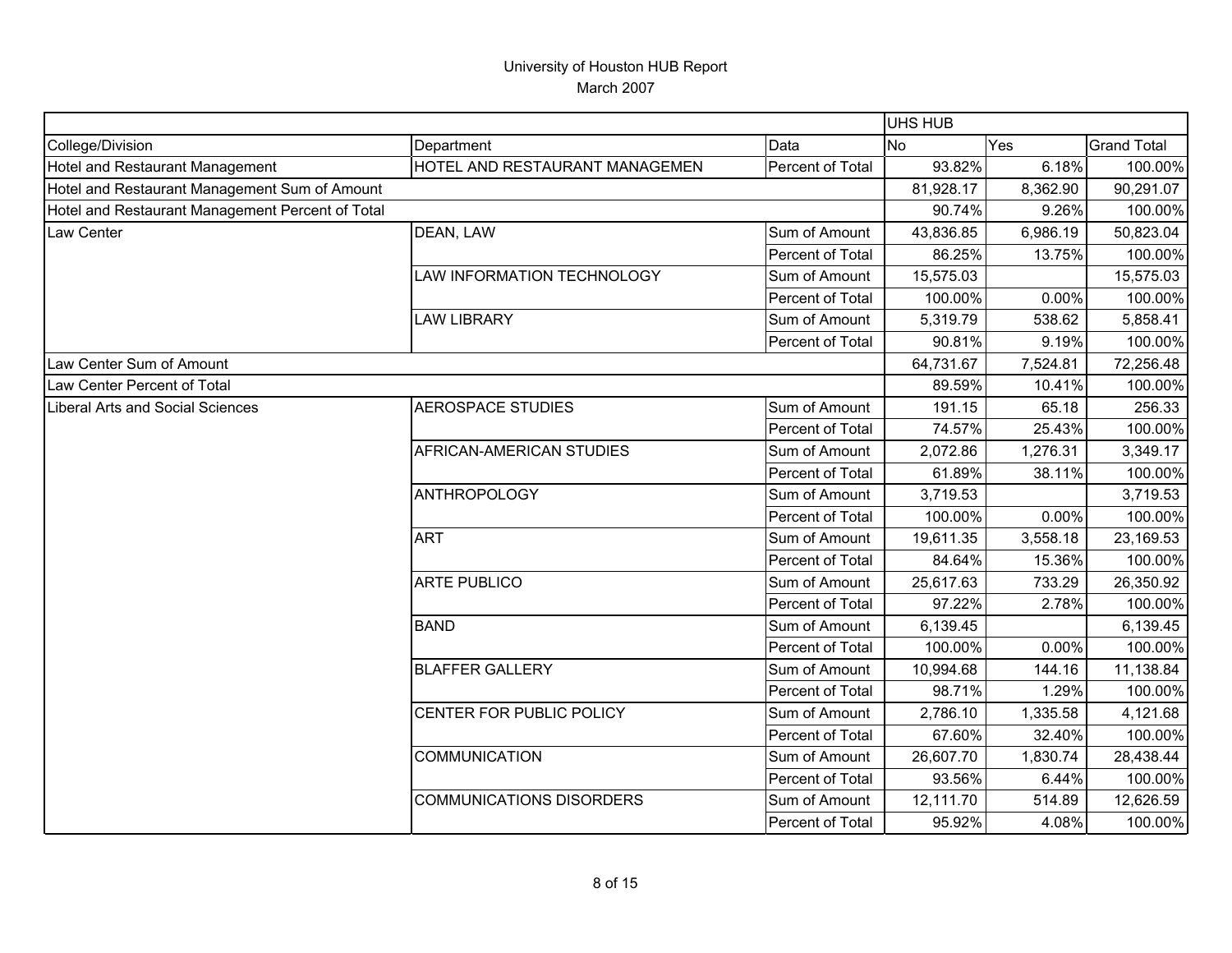|                                                |                                 |                  | UHS HUB    |           |                    |
|------------------------------------------------|---------------------------------|------------------|------------|-----------|--------------------|
| College/Division                               | Department                      | Data             | <b>No</b>  | Yes       | <b>Grand Total</b> |
| Liberal Arts and Social Sciences               | DEAN, LIBERAL ARTS & SOC SCI    | Sum of Amount    | 5,687.32   | 4,064.26  | 9,751.58           |
|                                                |                                 | Percent of Total | 58.32%     | 41.68%    | 100.00%            |
|                                                | <b>ECONOMICS</b>                | Sum of Amount    | 999.82     | 544.46    | 1,544.28           |
|                                                |                                 | Percent of Total | 64.74%     | 35.26%    | 100.00%            |
|                                                | <b>ENGLISH</b>                  | Sum of Amount    | 34,574.18  | 3,928.67  | 38,502.85          |
|                                                |                                 | Percent of Total | 89.80%     | 10.20%    | 100.00%            |
|                                                | <b>HISTORY</b>                  | Sum of Amount    | 12,524.23  | 15,187.12 | 27,711.35          |
|                                                |                                 | Percent of Total | 45.20%     | 54.80%    | 100.00%            |
|                                                | <b>MEXICAN-AMERICAN STUDIES</b> | Sum of Amount    | 1,648.27   | 621.50    | 2,269.77           |
|                                                |                                 | Percent of Total | 72.62%     | 27.38%    | 100.00%            |
|                                                | <b>MILITARY SCIENCE</b>         | Sum of Amount    | 187.38     | 564.11    | 751.49             |
|                                                |                                 | Percent of Total | 24.93%     | 75.07%    | 100.00%            |
|                                                | MODERN AND CLASSICAL LANGUAGES  | Sum of Amount    | 2,037.36   | 2,592.60  | 4,629.96           |
|                                                |                                 | Percent of Total | 44.00%     | 56.00%    | 100.00%            |
|                                                | <b>MUSIC</b>                    | Sum of Amount    | 37,670.18  | 8,590.67  | 46,260.85          |
|                                                |                                 | Percent of Total | 81.43%     | 18.57%    | 100.00%            |
|                                                | PHILOSOPHY                      | Sum of Amount    | 600.03     | 27.99     | 628.02             |
|                                                |                                 | Percent of Total | 95.54%     | 4.46%     | 100.00%            |
|                                                | POLITICAL SCIENCE               | Sum of Amount    | 11,430.30  | 1,239.40  | 12,669.70          |
|                                                |                                 | Percent of Total | 90.22%     | 9.78%     | 100.00%            |
|                                                | <b>PSYCHOLOGY</b>               | Sum of Amount    | 44,739.97  | 767.55    | 45,507.52          |
|                                                |                                 | Percent of Total | 98.31%     | 1.69%     | 100.00%            |
|                                                | <b>SOCIOLOGY</b>                | Sum of Amount    | 124.00     | 3,926.59  | 4,050.59           |
|                                                |                                 | Percent of Total | 3.06%      | 96.94%    | 100.00%            |
|                                                | <b>THEATRE</b>                  | Sum of Amount    | 10,347.59  | 1,276.17  | 11,623.76          |
|                                                |                                 | Percent of Total | 89.02%     | 10.98%    | 100.00%            |
|                                                | <b>WOMEN'S STUDIES PROGRAM</b>  | Sum of Amount    | 7,699.58   | 441.34    | 8,140.92           |
|                                                |                                 | Percent of Total | 94.58%     | 5.42%     | 100.00%            |
|                                                | <b>WRITING CENTER</b>           | Sum of Amount    | 550.27     | 230.19    | 780.46             |
|                                                |                                 | Percent of Total | 70.51%     | 29.49%    | 100.00%            |
| Liberal Arts and Social Sciences Sum of Amount |                                 |                  | 280,672.63 | 53,460.95 | 334,133.58         |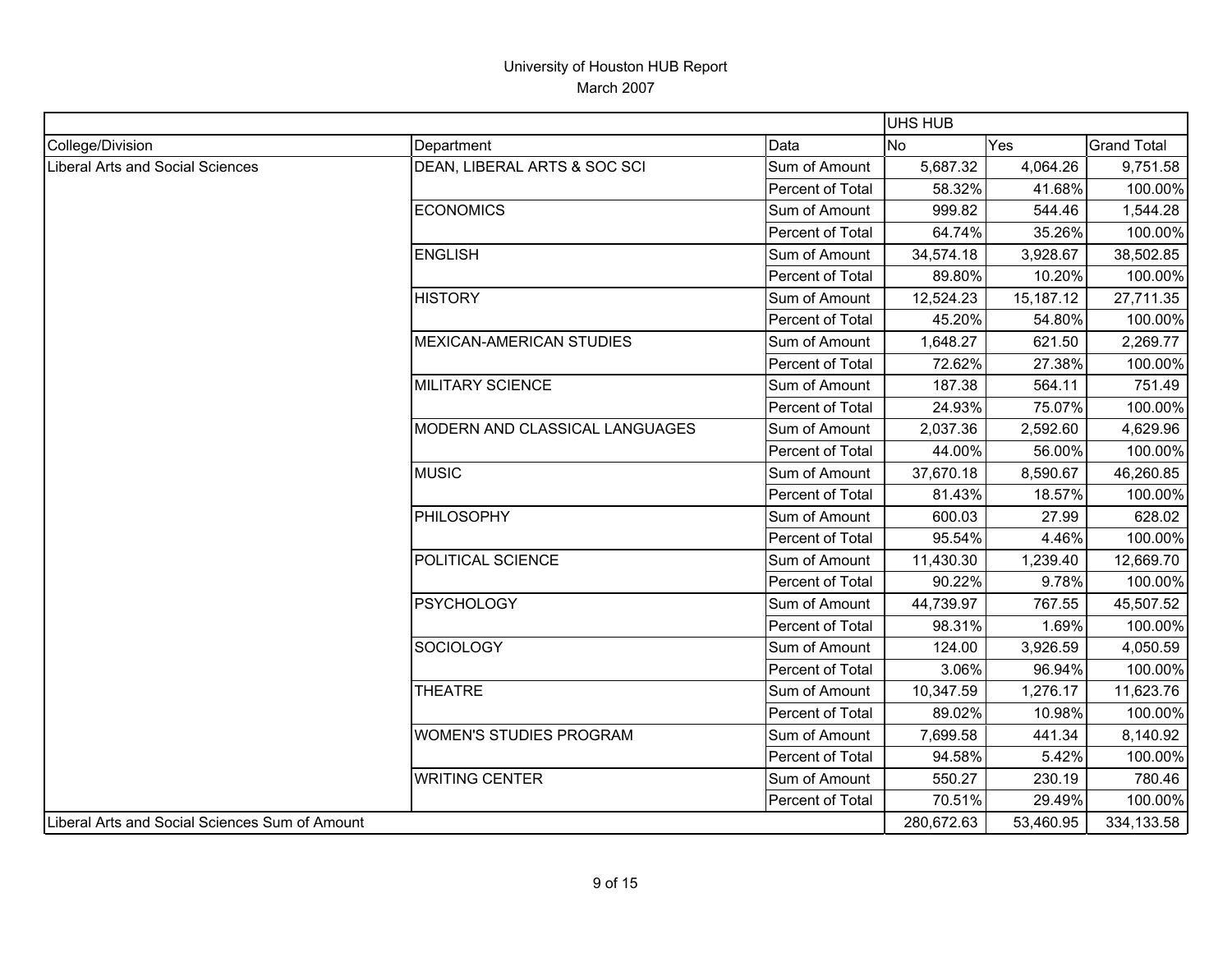|                                                   |                                           |                  | <b>UHS HUB</b> |           |                    |
|---------------------------------------------------|-------------------------------------------|------------------|----------------|-----------|--------------------|
| College/Division                                  | Department                                | Data             | <b>No</b>      | Yes       | <b>Grand Total</b> |
| Liberal Arts and Social Sciences Percent of Total |                                           |                  | 84.00%         | 16.00%    | 100.00%            |
| Library                                           | UNIVERSITY LIBRARIES                      | Sum of Amount    | 174,379.28     | 17,791.25 | 192,170.53         |
|                                                   |                                           | Percent of Total | 90.74%         | 9.26%     | 100.00%            |
| Library Sum of Amount                             |                                           |                  | 174,379.28     | 17,791.25 | 192,170.53         |
| <b>Library Percent of Total</b>                   |                                           |                  | 90.74%         | 9.26%     | 100.00%            |
| Natural Science and Mathematics                   | <b>BIOLOGY &amp; BIOCHEMISTRY</b>         | Sum of Amount    | 81,960.78      | 11,697.00 | 93,657.78          |
|                                                   |                                           | Percent of Total | 87.51%         | 12.49%    | 100.00%            |
|                                                   | <b>CAGE INSTITUTE</b>                     | Sum of Amount    | 294.56         |           | 294.56             |
|                                                   |                                           | Percent of Total | 100.00%        | 0.00%     | 100.00%            |
|                                                   | <b>CHEMISTRY</b>                          | Sum of Amount    | 98,161.43      | 3,539.81  | 101,701.24         |
|                                                   |                                           | Percent of Total | 96.52%         | 3.48%     | 100.00%            |
|                                                   | <b>COMPUTER SCIENCE</b>                   | Sum of Amount    | 9,272.07       | 10,826.79 | 20,098.86          |
|                                                   |                                           | Percent of Total | 46.13%         | 53.87%    | 100.00%            |
|                                                   | DEAN, NATURAL SCIENCE & MATHE             | Sum of Amount    | 62,658.97      | 978.85    | 63,637.82          |
|                                                   |                                           | Percent of Total | 98.46%         | 1.54%     | 100.00%            |
|                                                   | <b>GEOLOGY</b>                            | Sum of Amount    | 24,651.36      | 6,910.72  | 31,562.08          |
|                                                   |                                           | Percent of Total | 78.10%         | 21.90%    | 100.00%            |
|                                                   | <b>IMAQS</b>                              | Sum of Amount    | 27,134.40      | 120.00    | 27,254.40          |
|                                                   |                                           | Percent of Total | 99.56%         | 0.44%     | 100.00%            |
|                                                   | <b>INST FOR THEORETICAL &amp; ENG SCI</b> | Sum of Amount    | 428.41         |           | 428.41             |
|                                                   |                                           | Percent of Total | 100.00%        | 0.00%     | 100.00%            |
|                                                   | <b>MATHEMATICS</b>                        | Sum of Amount    | 14,271.51      | 5,090.85  | 19,362.36          |
|                                                   |                                           | Percent of Total | 73.71%         | 26.29%    | 100.00%            |
|                                                   | <b>PHYSICS</b>                            | Sum of Amount    | 17,058.69      | 14,980.42 | 32,039.11          |
|                                                   |                                           | Percent of Total | 53.24%         | 46.76%    | 100.00%            |
| Natural Science and Mathematics Sum of Amount     |                                           |                  | 335,892.18     | 54,144.44 | 390,036.62         |
| Natural Science and Mathematics Percent of Total  |                                           |                  | 86.12%         | 13.88%    | 100.00%            |
| Optometry                                         | <b>DEAN, OPTOMETRY</b>                    | Sum of Amount    | 275,910.32     | 17,376.63 | 293,286.95         |
|                                                   |                                           | Percent of Total | 94.08%         | 5.92%     | 100.00%            |
|                                                   | OPT VISION SCIENCES                       | Sum of Amount    | 33,000.85      |           | 33,000.85          |
|                                                   |                                           | Percent of Total | 100.00%        | 0.00%     | 100.00%            |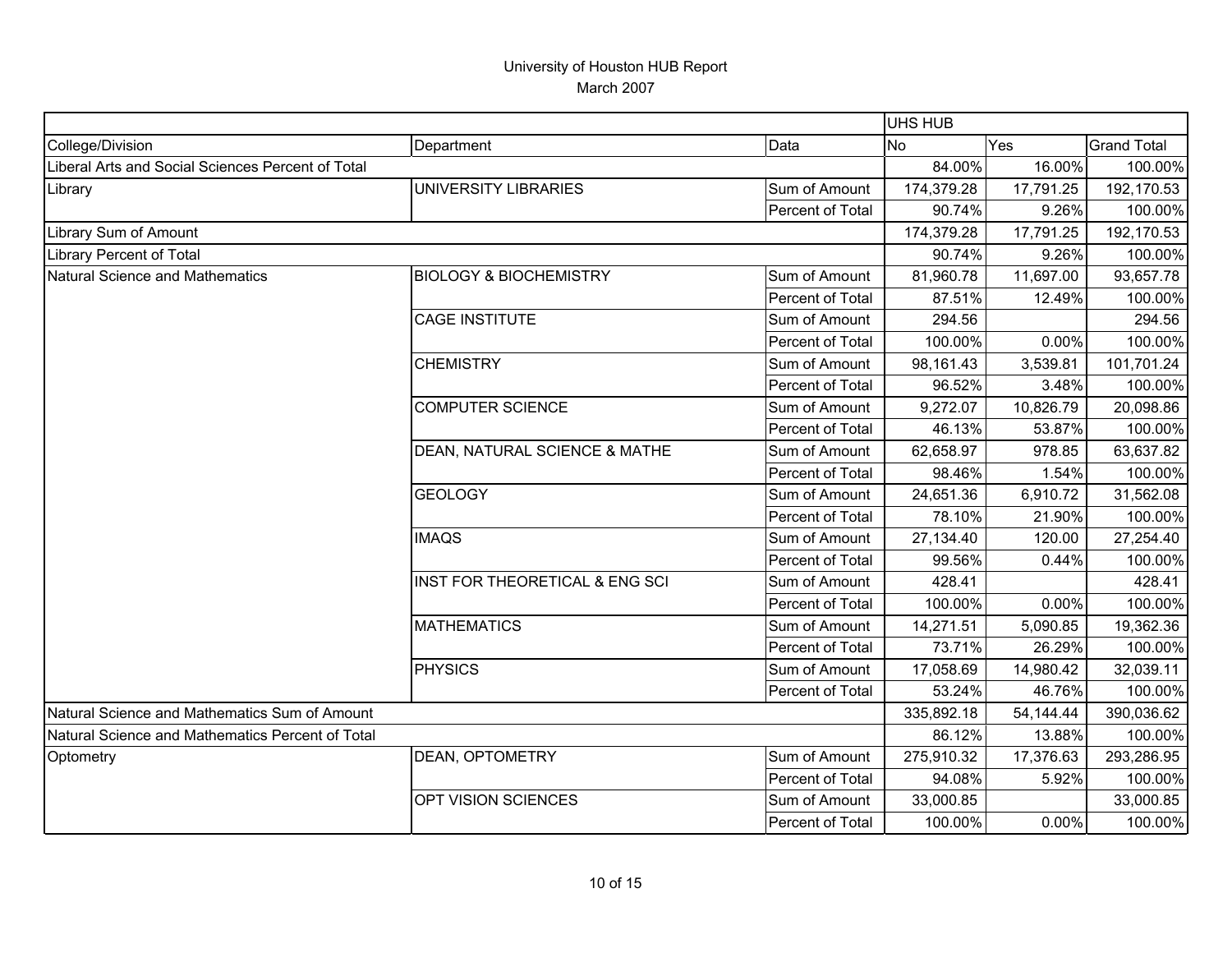|                                   |                                           |                  | UHS HUB    |           |                    |
|-----------------------------------|-------------------------------------------|------------------|------------|-----------|--------------------|
| College/Division                  | Department                                | Data             | <b>No</b>  | Yes       | <b>Grand Total</b> |
| Optometry                         | OPTOMETRY CLINIC                          | Sum of Amount    | 18,513.68  | 1,297.94  | 19,811.62          |
|                                   |                                           | Percent of Total | 93.45%     | 6.55%     | 100.00%            |
| Optometry Sum of Amount           |                                           |                  | 327,424.85 | 18,674.57 | 346,099.42         |
| Optometry Percent of Total        |                                           |                  | 94.60%     | 5.40%     | 100.00%            |
| Pharmacy                          | <b>CLINICAL PHARMACY &amp; ADMINISTRA</b> | Sum of Amount    | 18,311.70  | 1,460.56  | 19,772.26          |
|                                   |                                           | Percent of Total | 92.61%     | 7.39%     | 100.00%            |
|                                   | <b>DEAN, PHARMACY</b>                     | Sum of Amount    | 19,233.56  | 10,898.21 | 30,131.77          |
|                                   |                                           | Percent of Total | 63.83%     | 36.17%    | 100.00%            |
|                                   | PHARMACOLOGICAL & PHARMACEUTIC            | Sum of Amount    | 40,519.94  | 2,647.75  | 43,167.69          |
|                                   |                                           | Percent of Total | 93.87%     | 6.13%     | 100.00%            |
| Pharmacy Sum of Amount            |                                           |                  | 78,065.20  | 15,006.52 | 93,071.72          |
| Pharmacy Percent of Total         |                                           |                  | 83.88%     | 16.12%    | 100.00%            |
| President                         | <b>AFFIRMATIVE ACTION</b>                 | Sum of Amount    | 19.58      |           | 19.58              |
|                                   |                                           | Percent of Total | 100.00%    | 0.00%     | 100.00%            |
|                                   | <b>GENERAL COUNSEL</b>                    | Sum of Amount    |            | 8,314.97  | 8,314.97           |
|                                   |                                           | Percent of Total | 0.00%      | 100.00%   | 100.00%            |
|                                   | OFFICE OF SPECIAL EVENTS                  | Sum of Amount    | 19,471.66  | 140.29    | 19,611.95          |
|                                   |                                           | Percent of Total | 99.28%     | 0.72%     | 100.00%            |
|                                   | PRESIDENT                                 | Sum of Amount    | 1,552.98   | 651.56    | 2,204.54           |
|                                   |                                           | Percent of Total | 70.44%     | 29.56%    | 100.00%            |
|                                   | <b>STAFF COUNCIL</b>                      | Sum of Amount    | 127.47     | 194.09    | 321.56             |
|                                   |                                           | Percent of Total | 39.64%     | 60.36%    | 100.00%            |
| President Sum of Amount           |                                           |                  | 21,171.69  | 9,300.91  | 30,472.60          |
| <b>President Percent of Total</b> |                                           |                  | 69.48%     | 30.52%    | 100.00%            |
| Research                          | ANIMAL CARE OPERATIONS                    | Sum of Amount    | 198,504.60 | 3,460.00  | 201,964.60         |
|                                   |                                           | Percent of Total | 98.29%     | 1.71%     | 100.00%            |
|                                   | CENTER FOR ADVANCED MATERIALS             | Sum of Amount    | 36,413.55  | 1,986.60  | 38,400.15          |
|                                   |                                           | Percent of Total | 94.83%     | 5.17%     | 100.00%            |
|                                   | <b>CMC</b>                                | Sum of Amount    | 44,713.47  |           | 44,713.47          |
|                                   |                                           | Percent of Total | 100.00%    | 0.00%     | 100.00%            |
|                                   | ENVIRONMENTAL INSTIT-HOUSTON              | Sum of Amount    | 1,043.12   |           | 1,043.12           |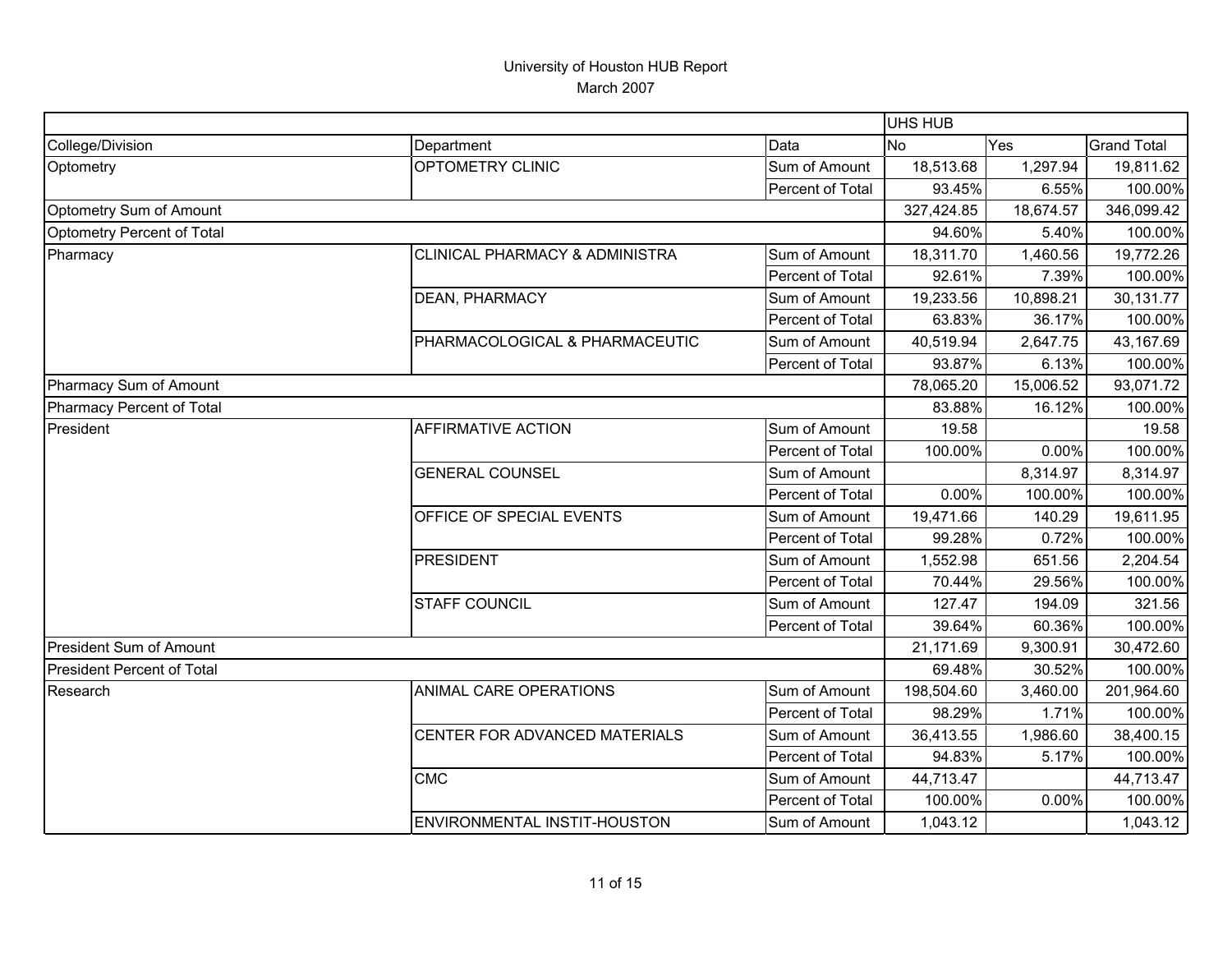|                           |                                    |                  | UHS HUB    |            |                    |
|---------------------------|------------------------------------|------------------|------------|------------|--------------------|
| College/Division          | Department                         | Data             | <b>No</b>  | Yes        | <b>Grand Total</b> |
| Research                  | ENVIRONMENTAL INSTIT-HOUSTON       | Percent of Total | 100.00%    | 0.00%      | 100.00%            |
|                           | <b>GRANTS AND CONTRACTS</b>        | Sum of Amount    | 3,062.96   | 644.03     | 3,706.99           |
|                           |                                    | Percent of Total | 82.63%     | 17.37%     | 100.00%            |
|                           | HOUSTON COASTAL CENTER             | Sum of Amount    | 94.87      |            | 94.87              |
|                           |                                    | Percent of Total | 100.00%    | 0.00%      | 100.00%            |
|                           | INSTITUTE FOR MOLECULAR DESIGN     | Sum of Amount    | 579.12     | 284.77     | 863.89             |
|                           |                                    | Percent of Total | 67.04%     | 32.96%     | 100.00%            |
|                           | <b>INSTITUTE FOR SPACE SYSTEMS</b> | Sum of Amount    | 54.88      |            | 54.88              |
|                           |                                    | Percent of Total | 100.00%    | 0.00%      | 100.00%            |
|                           | OFFICE OF TECHNOLOGY MANAGEMEN     | Sum of Amount    | 38,155.07  | 168.00     | 38,323.07          |
|                           |                                    | Percent of Total | 99.56%     | 0.44%      | 100.00%            |
|                           | <b>RESEARCH</b>                    | Sum of Amount    | 12,208.42  | 35,723.29  | 47,931.71          |
|                           |                                    | Percent of Total | 25.47%     | 74.53%     | 100.00%            |
|                           | RESEARCH FINANCIAL SERVICES        | Sum of Amount    | 388.27     | 526.02     | 914.29             |
|                           |                                    | Percent of Total | 42.47%     | 57.53%     | 100.00%            |
|                           | <b>RESEARCH INFORMATION CENTER</b> | Sum of Amount    | 10,272.96  | 4,372.73   | 14,645.69          |
|                           |                                    | Percent of Total | 70.14%     | 29.86%     | 100.00%            |
|                           | RESEARCH POLICIES/COMP/COMMITT     | Sum of Amount    | 20.03      | 1,127.90   | 1,147.93           |
|                           |                                    | Percent of Total | 1.74%      | 98.26%     | 100.00%            |
|                           | SPACE VACUUM EPITAXY CENTER        | Sum of Amount    | 249.49     |            | 249.49             |
|                           |                                    | Percent of Total | 100.00%    | 0.00%      | 100.00%            |
|                           | SUPER CONDUCT & ADV MATERIALS      | Sum of Amount    | 5,451.30   |            | 5,451.30           |
|                           |                                    | Percent of Total | 100.00%    | 0.00%      | 100.00%            |
|                           | <b>TCSUH</b>                       | Sum of Amount    | 69,554.15  | 10,979.88  | 80,534.03          |
|                           |                                    | Percent of Total | 86.37%     | 13.63%     | 100.00%            |
|                           | <b>TIMES</b>                       | Sum of Amount    | 25,301.81  | 18,082.77  | 43,384.58          |
|                           |                                    | Percent of Total | 58.32%     | 41.68%     | 100.00%            |
|                           | TX LEARNING/COMPUTATIONAL CTR      | Sum of Amount    | 42,253.03  | 42,774.38  | 85,027.41          |
|                           |                                    | Percent of Total | 49.69%     | 50.31%     | 100.00%            |
| Research Sum of Amount    |                                    |                  | 488,321.10 | 120,130.37 | 608,451.47         |
| Research Percent of Total |                                    |                  | 80.26%     | 19.74%     | 100.00%            |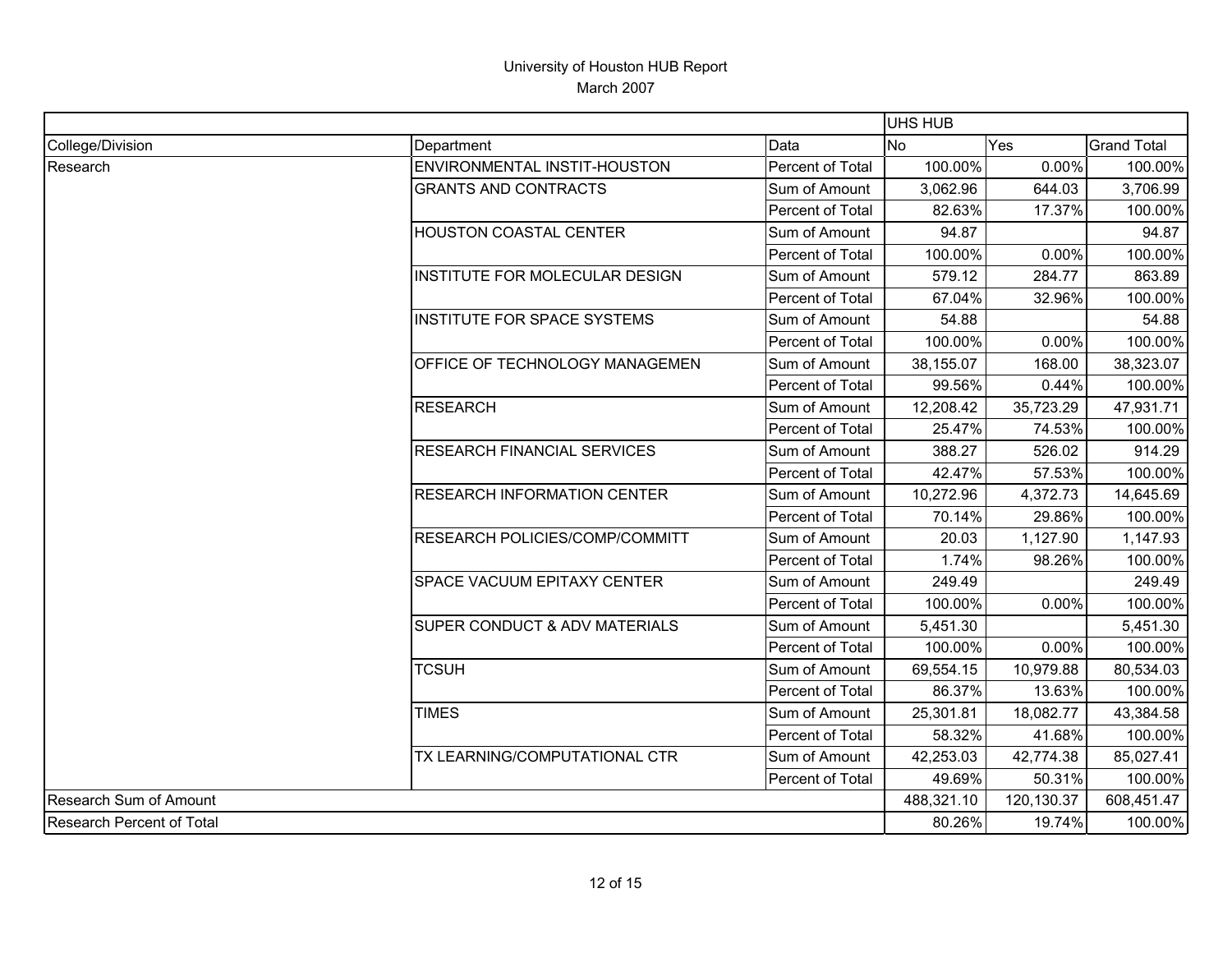|                        |                                       |                  | UHS HUB   |           |                    |
|------------------------|---------------------------------------|------------------|-----------|-----------|--------------------|
| College/Division       | Department                            | Data             | <b>No</b> | Yes       | <b>Grand Total</b> |
| <b>Student Affairs</b> | <b>CAMPUS ACTIVITIES</b>              | Sum of Amount    | 37,942.77 | 755.26    | 38,698.03          |
|                        |                                       | Percent of Total | 98.05%    | 1.95%     | 100.00%            |
|                        | <b>CAMPUS RECREATION</b>              | Sum of Amount    | 46,720.29 | 8,574.72  | 55,295.01          |
|                        |                                       | Percent of Total | 84.49%    | 15.51%    | 100.00%            |
|                        | CENTER FOR STUDENTS W/DISABILI        | Sum of Amount    | 38,067.17 | 308.22    | 38,375.39          |
|                        |                                       | Percent of Total | 99.20%    | 0.80%     | 100.00%            |
|                        | CHILD CARE CENTER                     | Sum of Amount    | 9,641.64  | 515.59    | 10,157.23          |
|                        |                                       | Percent of Total | 94.92%    | 5.08%     | 100.00%            |
|                        | COUNSELING AND PSYCH SVCS             | Sum of Amount    | 1,172.70  | 333.79    | 1,506.49           |
|                        |                                       | Percent of Total | 77.84%    | 22.16%    | 100.00%            |
|                        | <b>DEAN OF STUDENTS</b>               | Sum of Amount    | 5,824.84  |           | 5,824.84           |
|                        |                                       | Percent of Total | 100.00%   | 0.00%     | 100.00%            |
|                        | INT'L STUDENT & SCHOLAR SERVIC        | Sum of Amount    | 348.15    |           | 348.15             |
|                        |                                       | Percent of Total | 100.00%   | 0.00%     | 100.00%            |
|                        | LEARNING AND ASSESSMENT SVCS          | Sum of Amount    | 1,140.76  | 757.72    | 1,898.48           |
|                        |                                       | Percent of Total | 60.09%    | 39.91%    | 100.00%            |
|                        | LEARNING SUPPORT SERVICES             | Sum of Amount    | 6,812.61  | 529.58    | 7,342.19           |
|                        |                                       | Percent of Total | 92.79%    | 7.21%     | 100.00%            |
|                        | <b>RELIGION CENTER</b>                | Sum of Amount    | 203.95    | 50.66     | 254.61             |
|                        |                                       | Percent of Total | 80.10%    | 19.90%    | 100.00%            |
|                        | <b>RESIDENTIAL LIFE &amp; HOUSING</b> | Sum of Amount    | 47,088.88 | 7,120.93  | 54,209.81          |
|                        |                                       | Percent of Total | 86.86%    | 13.14%    | 100.00%            |
|                        | <b>STUDENT AFFAIRS</b>                | Sum of Amount    | 1,808.41  | 3,290.05  | 5,098.46           |
|                        |                                       | Percent of Total | 35.47%    | 64.53%    | 100.00%            |
|                        | <b>STUDENT HEALTH CENTER</b>          | Sum of Amount    | 42,291.28 | 10,272.78 | 52,564.06          |
|                        |                                       | Percent of Total | 80.46%    | 19.54%    | 100.00%            |
|                        | <b>STUDENT PHARMACY</b>               | Sum of Amount    | 7,773.50  |           | 7,773.50           |
|                        |                                       | Percent of Total | 100.00%   | 0.00%     | 100.00%            |
|                        | <b>STUDENT PUBLICATIONS</b>           | Sum of Amount    | 1,407.84  | 28,874.98 | 30,282.82          |
|                        |                                       | Percent of Total | 4.65%     | 95.35%    | 100.00%            |
|                        | UNIVERSITY CAREER SERVICES            | Sum of Amount    | 128.64    |           | 128.64             |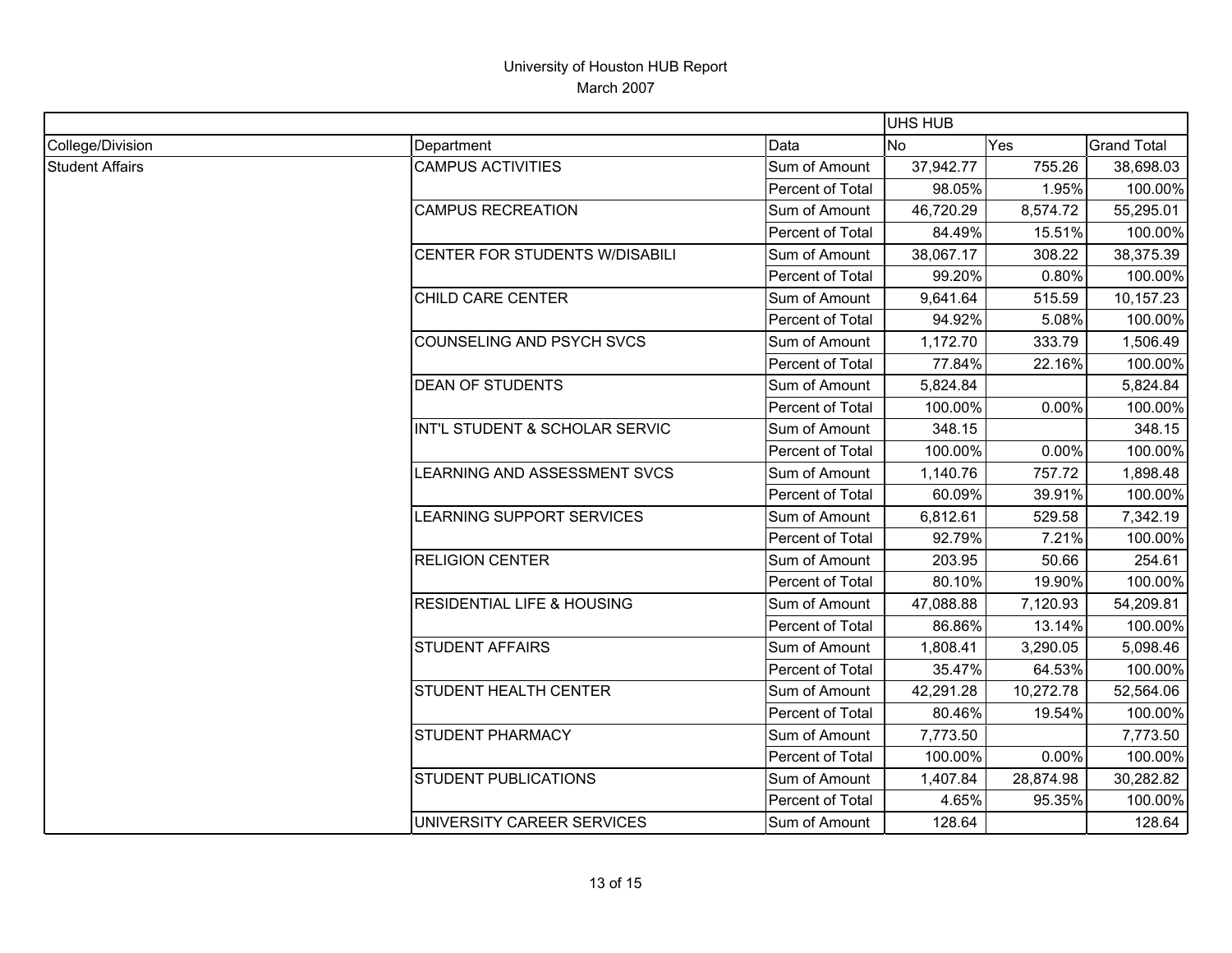|                                         |                                         |                         | UHS HUB    |           |                    |
|-----------------------------------------|-----------------------------------------|-------------------------|------------|-----------|--------------------|
| College/Division                        | Department                              | Data                    | <b>No</b>  | Yes       | <b>Grand Total</b> |
| <b>Student Affairs</b>                  | UNIVERSITY CAREER SERVICES              | Percent of Total        | 100.00%    | 0.00%     | 100.00%            |
|                                         | UNIVERSITY CENTER                       | Sum of Amount           | 26,197.70  | 6,127.63  | 32,325.33          |
|                                         |                                         | Percent of Total        | 81.04%     | 18.96%    | 100.00%            |
|                                         | UNIVERSITY TESTING SERVICES             | Sum of Amount           | 5,973.50   | 9,633.38  | 15,606.88          |
|                                         |                                         | Percent of Total        | 38.27%     | 61.73%    | 100.00%            |
|                                         | <b>URBAN EXPERIENCE VPSA</b>            | Sum of Amount           |            | 612.33    | 612.33             |
|                                         |                                         | Percent of Total        | 0.00%      | 100.00%   | 100.00%            |
|                                         | <b>VETERAN SERVICES</b>                 | Sum of Amount           | 1,066.00   |           | 1,066.00           |
|                                         |                                         | Percent of Total        | 100.00%    | 0.00%     | 100.00%            |
| <b>Student Affairs Sum of Amount</b>    |                                         |                         | 281,610.63 | 77,757.62 | 359,368.25         |
| <b>Student Affairs Percent of Total</b> |                                         |                         | 78.36%     | 21.64%    | 100.00%            |
| Technology                              | CENTER FOR LIFE SCIENCES TECH           | Sum of Amount           | 4,435.85   |           | 4,435.85           |
|                                         |                                         | Percent of Total        | 100.00%    | 0.00%     | 100.00%            |
|                                         | CENTER FOR TECHNOLOGY LITERACY          | Sum of Amount           | 400.00     |           | 400.00             |
|                                         |                                         | Percent of Total        | 100.00%    | 0.00%     | 100.00%            |
|                                         | <b>DEAN, TECHNOLOGY</b>                 | Sum of Amount           | 32,387.97  | 7,301.44  | 39,689.41          |
|                                         |                                         | <b>Percent of Total</b> | 81.60%     | 18.40%    | 100.00%            |
|                                         | <b>ENGINEERING TECHNOLOGY</b>           | Sum of Amount           | 13,861.74  | 198.26    | 14,060.00          |
|                                         |                                         | Percent of Total        | 98.59%     | 1.41%     | 100.00%            |
|                                         | HUMAN DEVELOP AND CONSUMER SCI          | Sum of Amount           | 6,543.43   | 6,192.00  | 12,735.43          |
|                                         |                                         | Percent of Total        | 51.38%     | 48.62%    | 100.00%            |
|                                         | <b>INFORMATION &amp; LOGISTICS TECH</b> | Sum of Amount           | 29,713.69  | 421.56    | 30,135.25          |
|                                         |                                         | Percent of Total        | 98.60%     | 1.40%     | 100.00%            |
|                                         | <b>TMAC</b>                             | Sum of Amount           | 1,158.87   | 305.90    | 1,464.77           |
|                                         |                                         | Percent of Total        | 79.12%     | 20.88%    | 100.00%            |
| <b>Technology Sum of Amount</b>         |                                         |                         | 88,501.55  | 14,419.16 | 102,920.71         |
| <b>Technology Percent of Total</b>      |                                         |                         | 85.99%     | 14.01%    | 100.00%            |
| <b>University Advancement</b>           | ADVANCEMENT INFORMATION SVCS            | Sum of Amount           | 682.89     | 70.89     | 753.78             |
|                                         |                                         | Percent of Total        | 90.60%     | 9.40%     | 100.00%            |
|                                         | <b>ANNUAL GIVING</b>                    | Sum of Amount           | 18.94      |           | 18.94              |
|                                         |                                         | Percent of Total        | 100.00%    | 0.00%     | 100.00%            |